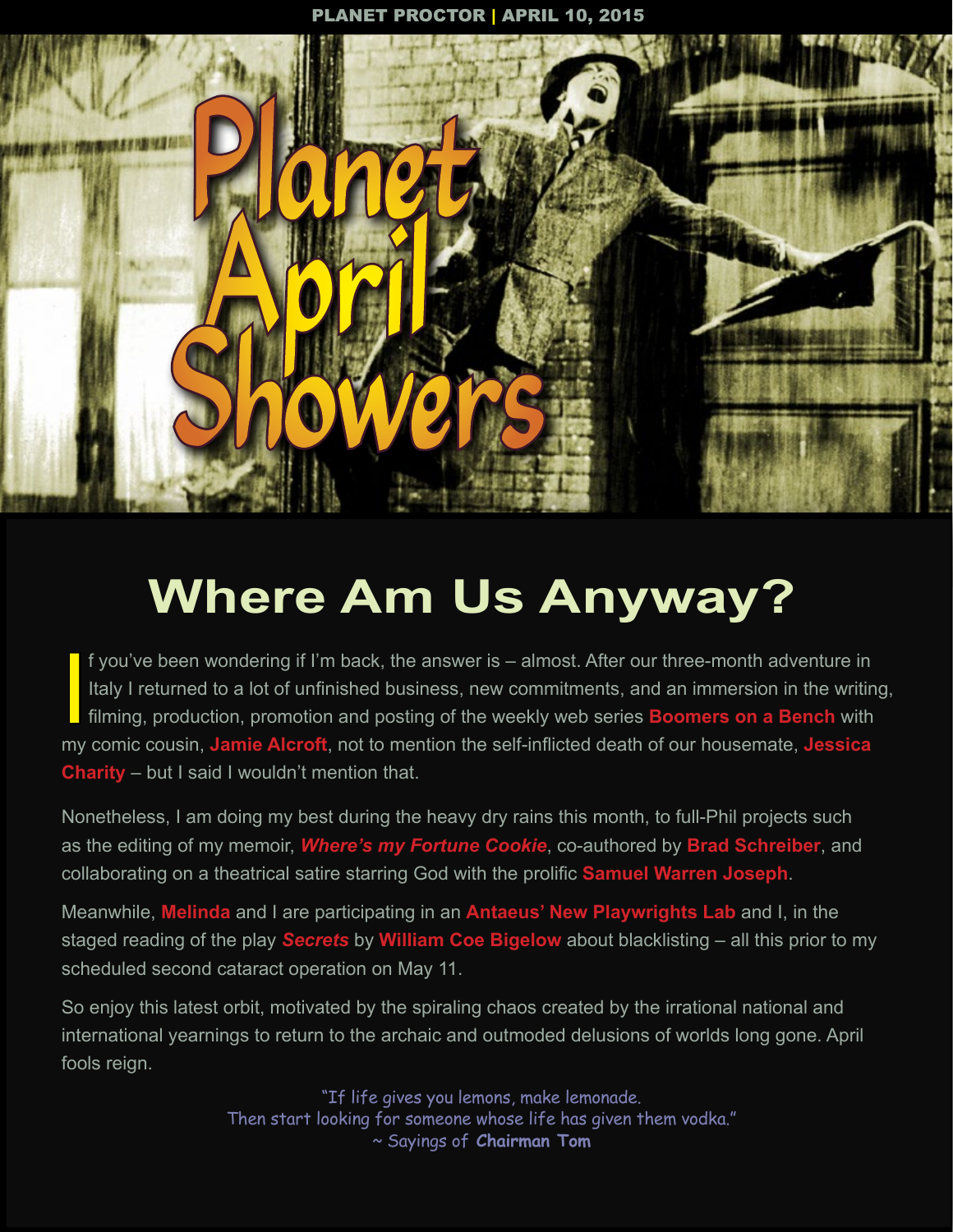#### IN THE NEXT WORLD, YOU'RE ON YOUR OWN

Couple made a deal that whoever died first would<br>
come back and inform the other if there is life after death. And so, when after a long and happy marriage the husband was the first to die, true to his word he made the first contact: "Marion, Marion," she heard one night in a dream, and answered, "Is that you, Bob?" And he responded, "Yes, I've come back like we agreed."

"That's wonderful! What's it like?" she asked.

"Well, I get up in the morning, I have sex. I have breakfast and then it's off to the golf course. I have sex again, bathe in the warm sun and then have sex a couple more times, then I have lunch – you'd be proud, lots of greens – then another romp around the golf course, and then I pretty much have sex for the rest of the afternoon. After supper, it's back to the course and more sex until late at night when I grab some much-needed sleep, and then the next day it starts all over again."

"Oh, Bob," she said, "You must be in Heaven!"

"Not really," Bob responded, "I'm a rabbit somewhere in Arizona."

"I spent half my money on gambling, alcohol and wild women. The other half I wasted." ~ **W. C. Fields**

# NUTWORK

**We watched Paddy Chayevsky**'s 1976 *Network* the other night and were struck once again by a harsh vision of the future

THROUGHOUT THE 'PLANET,' CLICKING DARK RED TYPE OPENS A RELATED INTERNET LINK.

delivered by broadcasting tycoon **Ned Beatty** to the Mad Prophet of the Airwaves, played by **Peter Finch**. Read below or **[WATCH ON YOUTUBE](https://www.youtube.com/watch?v=zI5hrcwU7Dk)**

> "For me, the cinema is not a slice of life, but a piece of cake." ~ **Alfred Hitchcock**

# TESTING, ONE, TWO, THREE

- 1. In which battle did Napoleon die? *His last battle.*
- 2. Where was the Declaration of Independence signed? *At the bottom of the page.*
- 3. River Ravi flows in which state? *Liquid*.
- 4. What is the main reason for divorce? *Marriage.*

**n** CONTINUED

**There are no nations. There are no peoples. There are no Russians. There are no Arabs. There are no third worlds. There is no West! There is only one holistic system of systems, one vast and immane, interwoven, interacting, multi-variate, multi-national dominion of dollars. Petro-dollars, electro-dollars, multi-dollars, Reichmarks, rins, rubles, pounds and shekels. It is the international system of currency, which determines the totality of life on this planet.** 

**There is no America. There is no democracy. There is only IBM and ITT and A T & T and DuPont, Dow, Union Carbide and Exxon. Those are the nations of the world today. The world is a college of corporations, inexorably determined by the immutable by-laws of business. And our children will live to see that perfect world in which there's no war and famine, oppression or brutality -- one vast and ecumenical holding company, for whom all men will work to serve a common profit, in which all men will hold a share of stock, all necessities provided, all anxieties tranquilized, all boredom amused…**

NEDWORK **'The totality of life on this planet.'**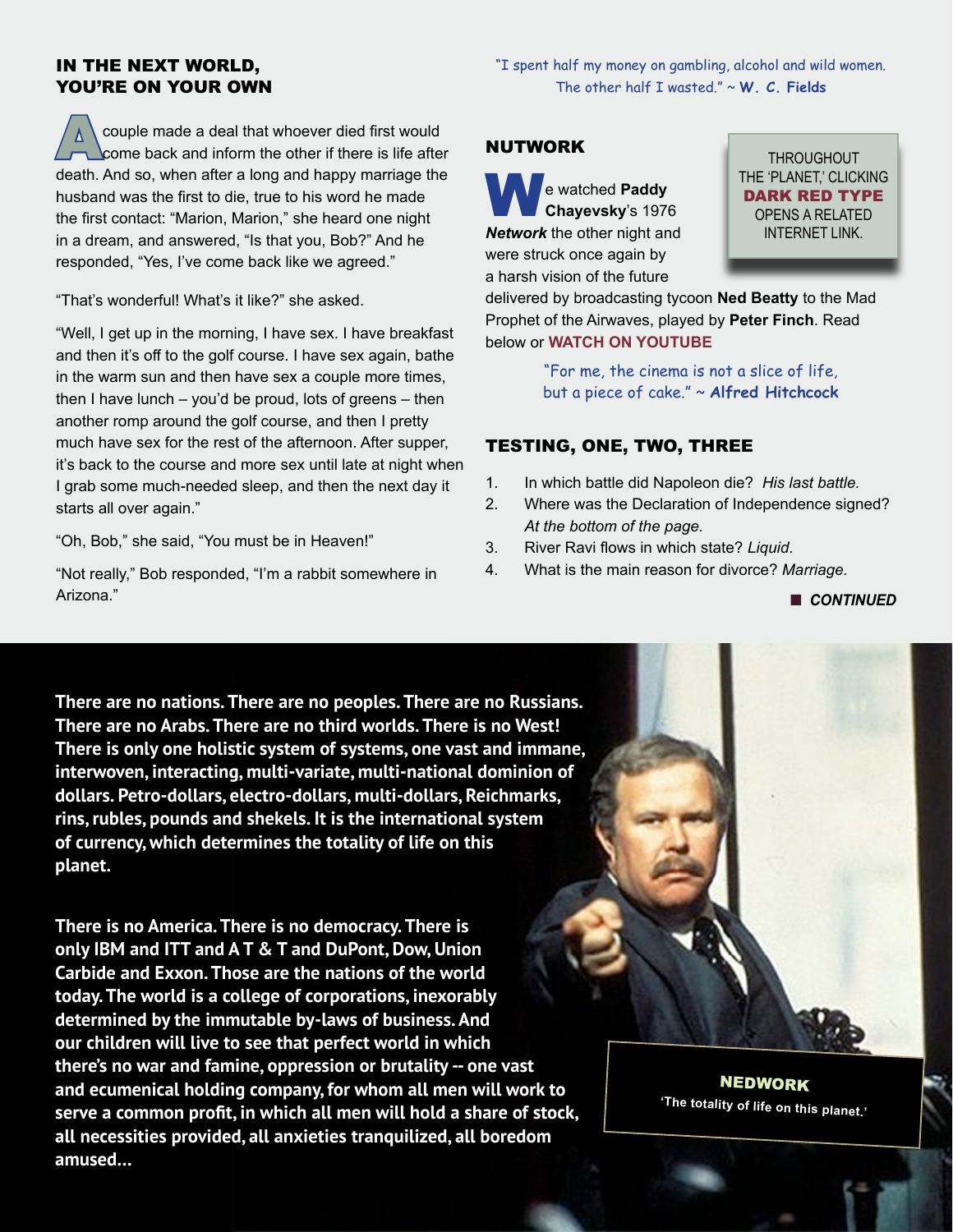- 5. What is the main reason for failure? *Exams.*
- 6. What can you never eat for breakfast? *Lunch and dinner.*
- 7. What looks like half an apple? *The other half.*
- 8. If you throw a red stone into the blue sea what it will become? *Wet.*
- 9. How can a man go eight days without sleeping? *No problem, he sleeps at night.*
- 10. How can you lift an elephant with one hand? *You will never find an elephant that has one hand.*
- 11. If you had three apples and four oranges in one hand and four apples and three oranges in other hand, what would you have? *Very large hands.*
- 12. If it took eight men ten hours to build a wall, how long would it take four men to build it? *No time at all, the wall is already built.*
- 13. How can you drop a raw egg onto a concrete floor without cracking it? *Any way you want. Concrete floors are very hard to crack.*

"The Mormon Church has just affirmed that marriage should be between a man and a woman and a woman and a woman…" ~ **Phil's Phunny Phacts**



# ALL ABOARD!

**Train to Zakopane** is a dynamic, touching piece of theater; a unique love story about anti-semitism and bigotry in general, subjects that now unfortunately seem to be more timely than ever.

**Tanna Frederick** and **Mike Falkow** give "The two best performances of this season in this masterwork of **Henry Jaglom**'s long and extraordinary career, which he has beautifully and bravely written, all the more amazing as it is a true story from his late father's life.'' It is truly a must-see, a powerful and rare, not-to-be-missed play, now in its fifth month at the Edgemar Center for the Arts in Santa Monica. **[READ REVIEW](http://grigware.blogspot.com)**

Also, if you want a lean, mean, terrifically accessible Shakespearean romp, go see *Henry IV, Part One* at the **Antaeus Theatre** at 5112 Lankershim Blvd. Tautly directed by **Michael Murray** and keenly and humorously presented in a daring contemporary interpretation, it breathes new life into this action-packed drama.

As my Amish/Irish mother used to say, "Don't miss it if you can." **[ANTAEUS WEBSITE](http://www.antaeus.org)**

"The world will not be destroyed by those who do evil, but by those who watch them without doing anything." ~ **Albert Einstein**

# BACK HOME IN INDIANA

**For an embarrassingly long time, from the mid-**<br>1930s to the late 1970s, my hometown was guilty of exclusionary practices regarding people of color under the so-called "sun down" law. But now, surprisingly, at a time that Indiana has been thrust into the public spotlight because of a socially insensitive Conservative attempt to pass a clearly discriminatory "Religious Protection" statute, the City Council has passed a stunning resolution, which I proudly summarize below…

#### As **The Community of Goshen, Indiana**, We Hereby:

- Acknowledge the racist and exclusionary aspects of Goshen's "sundown town" history, along with the pain and suffering that these practices caused; and
- Commit to being an uncommonly great community through our advocacy for quality and justice for all; and
- Pledge to work toward the common good by building a community where people of all races and cultural backgrounds are welcome to live and prosper; and
- Summarize this resolution in nine words: It happened, it was wrong; it's a new day.

"You cain't pray a lie." ~ **Mark Twain**

# WITH APOLOGIES TO DISNEY

 $\blacksquare$  indercella and her sugly isters lived in a marge **Nansion. Rindercella worked very hard frubbing sloors,** emptying poss pits, and shivelling shot. At the end of the day, she was knucking fackered. The sugly isters were right bugly astards. One was called Mary Hinge, and the other was called Betty Swallocks; they were really forrible huckers; they had fetty sweet and fatty swannies. The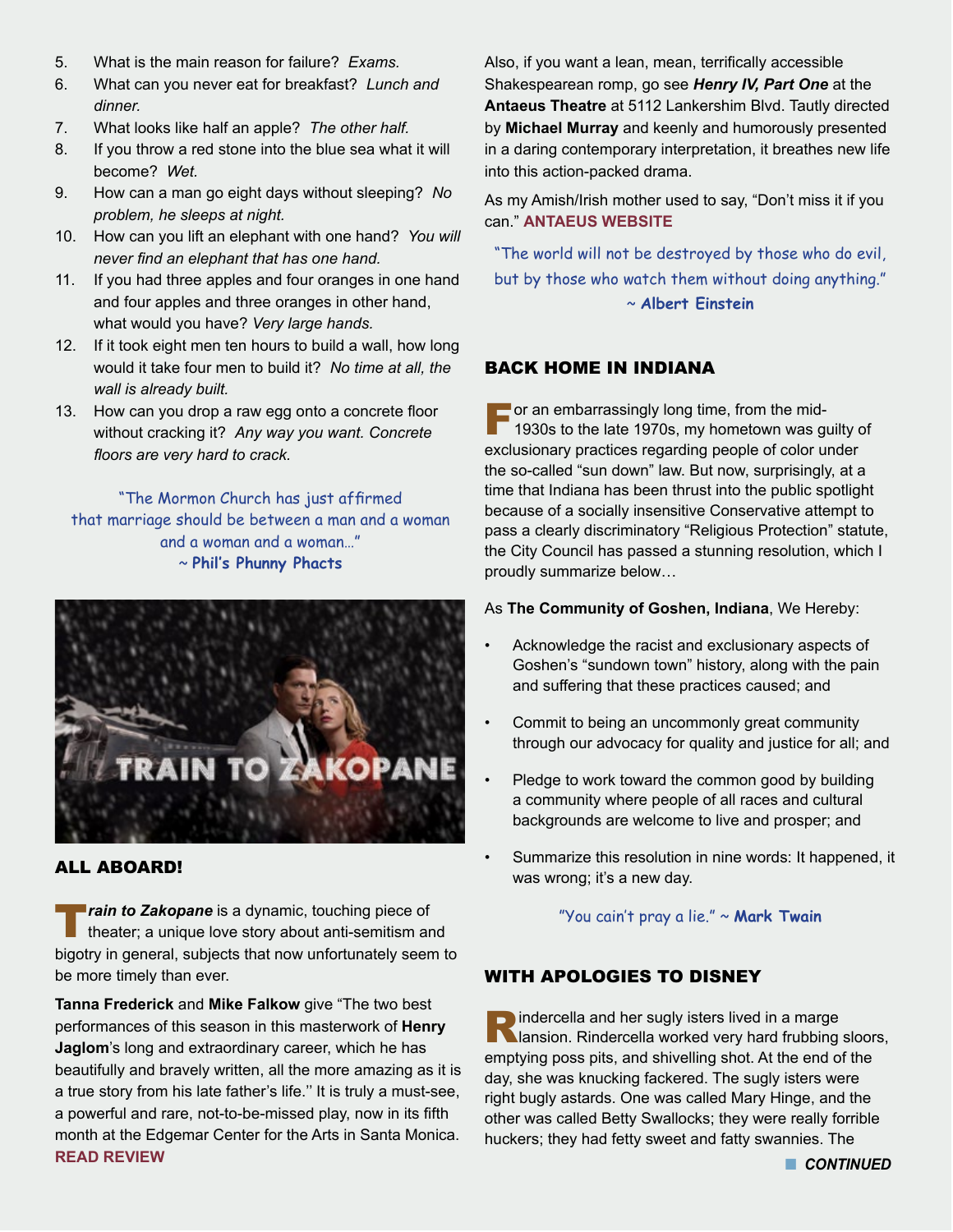sugly isters had tickets to go to the ball, but the cotton runts would not let Rindercella go.

Suddenly there was a bucking fang, and her gairy fodmother appeared. Her name was Shairy Hithole and she was a light rucking fesbian. She turned a pumpkin and six mite wice into a hucking cuge farriage with six dandy ronkeys who had buge hollocks and dig bicks. The gairy fodmother told Rindercella to be back by dimnlight otherwise, there would be a cucking falamity.

At the ball, Rindercella was dancing with the prandsome hince when suddenly the clock struck twelve. "Mist all chucking frighty!!!" said Rindercella, and she ran out tripping barse overollocks, so dropping her slass glipper. The very next day, the prandsome hince knocked on Rindercella's door and the sugly isters let him in.. Suddenly, Betty Swallocks lifted her leg and let off a fig Bart. "Who's fust jarted?" asked the prandsome hince. "Blame that fugly ucker over there!!" said Mary Hinge.

When the stinking brown cloud had lifted, he tried the slass glipper on both the sugly isters without success and their feet stucking funk. Betty Swallocks was ducking fisgusted and gave the prandsome hince a knack in the kickers. This was not difficult as he had bucking fuge halls and a hig bard on. He tried the slass glipper on Rindercella and it fitted pucking ferfectly.

Rindercella and the prandsome hince were married. The pransome hince lived his life in lucking fuxury, and Rindercella lived hers with a follen swanny!

~ *Ronnie Barker*

"Man, I HATE being bipolar, it's f\*cking AWESOME!" ~ **R. Manwillers** 

# THAT'S WHY THEY SO MEAN

Two crocodiles were sitting on the banks of the Potomac River. The smaller turned to the bigger and said, "I can't understand why you're so much bigger than me. When we were kids, we were the same size."

"Well," said the big Croc, "what have you been eating?" And the smaller croc replied, "Politicians, same as you." And the big guy replied, "Well, where do you catch them?"

"On the other side of the river near the car park at the Capitol Mall," said the little guy. "And how do you catch them?' asked the big Croc. "Well, I crawl up under one of their big Lexus, BMW or Mercedes and wait for them to unlock the door. Then I jump out, grab 'em by the leg, shake the shit out of them and gobble 'em down!"

"Ah," says the big croc. "I think I see your problem. You're



not getting any real nourishment. By the time you finish shaking the shit out of a politician, there's nothing left but an asshole with a briefcase."

"I pledge allegiance, to the Flag of the Divided States of America. And to the PACs, for which it stands, one Nation, at odds, divisible, with Liberty and Justice for some." ~ **Neil deGrasse Tyson**

# DR. MEMORY

A team of Australian researchers has come up with a noninvasive ultrasound technology that could restore memory in Alzheimer's patients. In a study released earlier this month, two researchers at the **Queensland Brain Institute** at the **University of Queensland** found that the ultrasound therapy clears the brain of neurotoxic amyloid plaques – structures that are blamed for memory loss and a decline in cognitive function in patients who suffer from Alzheimer's disease.

The researchers reported fully restoring the memories of 75 percent of the mice that were treated with the therapy, with no damage to the surrounding brain tissue. "We're

**n** CONTINUED

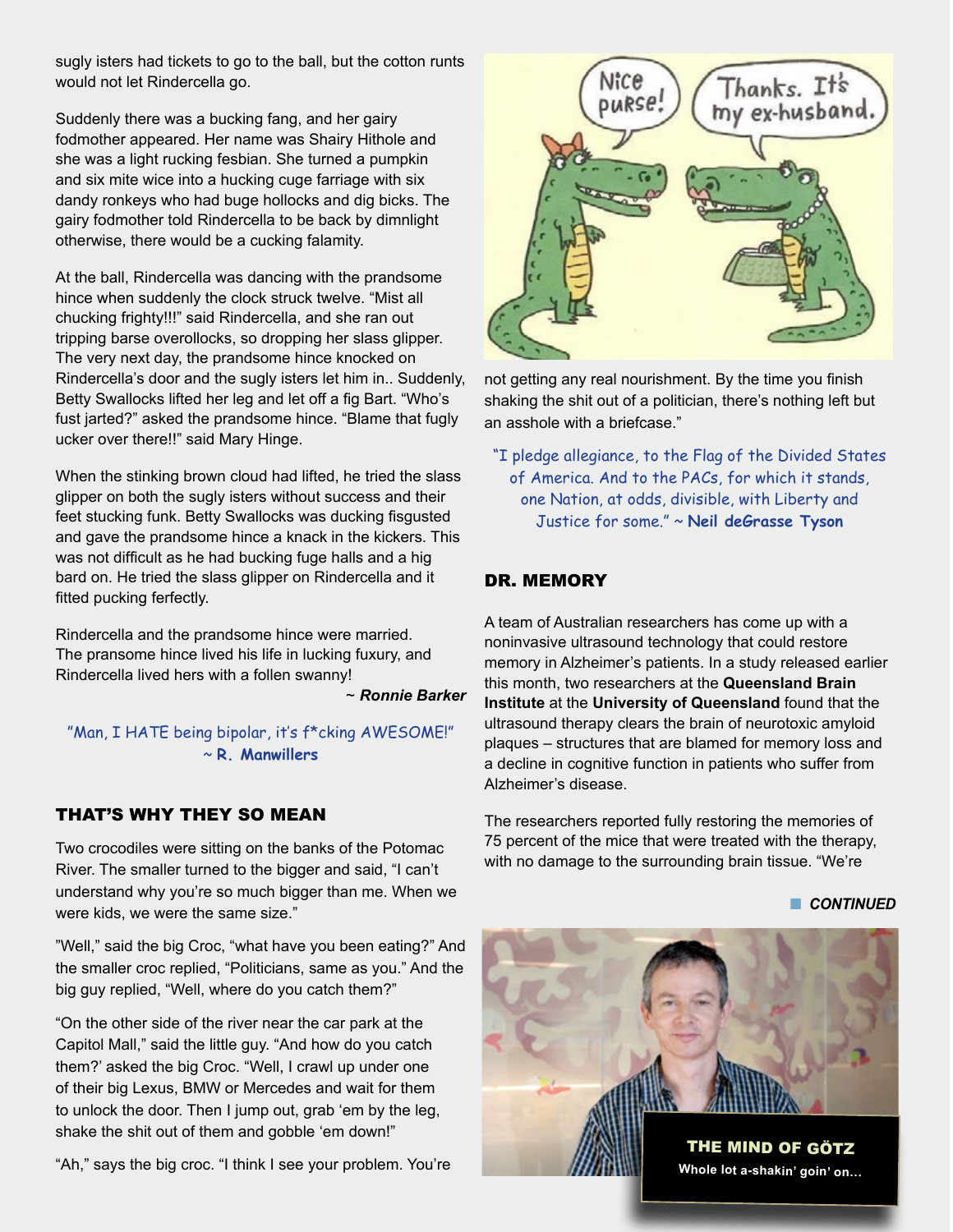extremely excited by this innovation of treating Alzheimer's without using drug therapeutics," **Jürgen Götz**, one of the team members, said in a press release. "The word 'breakthrough' is often misused, but in this case I think this really does fundamentally change our understanding of how to treat this disease, and I foresee a great future for this approach." Did I print this before?

A Times New Roman walks into a bar to order a drink. "Sorry buddy," says the bartender, "we don't serve your type here." ~ **James Marrow**

#### ONCE MORE, WITH FEELING

A woman decides to have a \$5000 facelift for her 50th birthday and feels pretty good about the results. On her way home, she buys a paper and says, "I hope you don't mind my asking, but how old do you think I am?"

"About 32," the clerk replies. "Nope! I'm exactly 50," the woman says happily. A little while later she goes into McDonald's and asks the counter girl the very same question. "I guess about 29," says the girl, and she replies, "Nope, I'm 50." Now she's feeling really good about herself, so she stops in a drug store to get some mints and asks the same question. "Oh, I'd say 30," the employee responds. "I am 50, " she proudly acclaims, "but thank you!"

While waiting for the bus to go home, she asks an elderly gent next to her the same question, and he replies, "Lady, I'm 78, and my eyesight is going, but when I was young, there was a sure way to tell a lady's age. You have to let me put my hands under your bra, and then, and only then can I tell you EXACTLY how old you are."

They wait in silence until curiosity gets the best of her and she finally blurts out, "What the hell, go ahead."

He politely slips his hands under her bra and begins to feel around very slowly and carefully. He bounces and weighs each one of her precious spheres and gently pinches her nipples. He then pushes her assets together and rubs them against each other. After a couple of minutes she says, "Okay, okay, enough. How old am I?" He enjoys one last squeeze, removes his hands, and says. "Madam, you are 50." Amazed, the woman says, "That's incredible; how could you tell?"

# PLANETCLICK

| <b>DOORS</b>        | <b>HIGH, FOLKS</b> |
|---------------------|--------------------|
| <b>RE:CYCLING</b>   | <b>I'LL PASS</b>   |
| <b>HAPPY HAYLEY</b> | <b>FST</b>         |
| <b>SOFTIES</b>      | <b>LOOPY</b>       |
| <b>SHEEPLE</b>      | <b>KIDDING</b>     |
| <b>SANDMOWER</b>    | <b>DAVE</b>        |
|                     |                    |

"I was behind you in line at McDonald's."

"Politicians should take care of the public's business and mind their own." ~ **Bob Hoffman, LA Times letters**

#### WAR IS NOT THE ANSWER

In another *LA Times* letter, **Eric Geisterfer** writes on the failed war against drugs: "Drug dealers don't check IDs but legal dispensaries do. That is why…teen use has stayed the

same or gone down slightly in places that have legalized it for medical or recreational use.

"Furthermore, we already have a living, breathing model with real life results: Portugal," where in 2001 they decriminalized all drugs and now provide treatment for addicts. "Ten years later, studies showed a decrease in the number of drug addicts and levels of usage…

"It's time to try a new approach: legalize, regulate, tax and educate."

I'll smoke to that! But then, I'll smoke to anything…

"If you do not vote, you may not criticize." ~ **Thomas Jefferson**

#### 'ALLY BALLOU, HERE ...

. . . to announce that **Tom Koch** (Cook), the "unheralded author" of thousands of short radio skits for **Bob and Ray** over 33 years and perpetrator "of the surrealistically convoluted game" 43-man Squamish for *Mad magazine*, dropped his pen at the age of 89, after supplying material for **Tennessee Ernie Ford**, **Dave Garroway**, **George Gobel**, **Pat Paulsen**, **Dinah Shore** and **Jonathan Winters** and writing episodes for shows like **"I Love Lucy"** and **"All in the Family**," among others.

**David Pollock** in his book *Bob and Ray, Keener Than Most Persons*, notes that that Koch's comic premises "Were nothing more than reality carried a step further… supported on a bedrock of deliciously abstruse logic. Even B&R didn't know where their voice began and Tom's ended. They were inseparable."